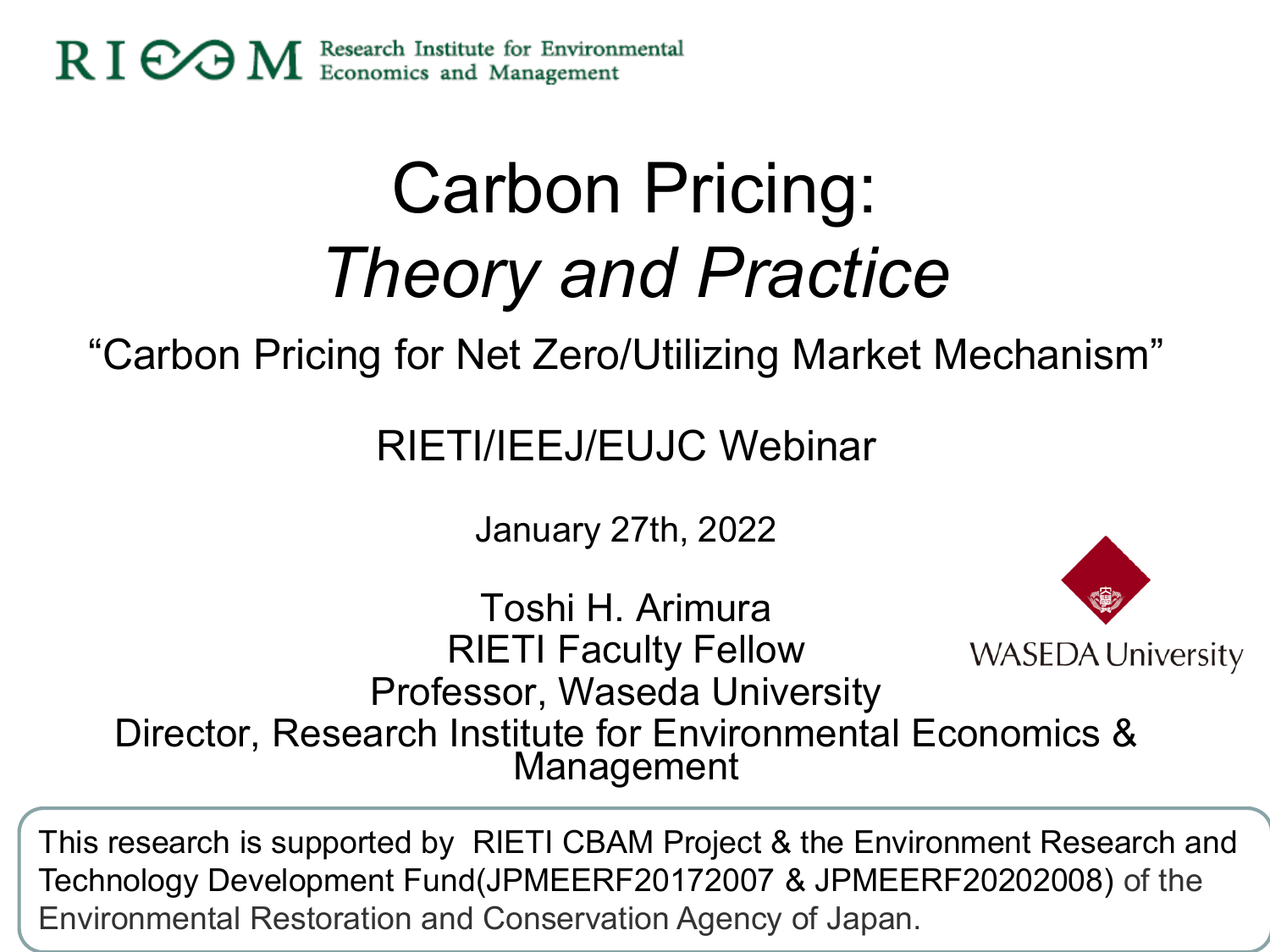# 1. Carbon Pricing in Theory

- Carbon Pricing (Putting price on CO2)
	- **1. Carbon Tax**
	- **2. Emissions Trading Schemes (ETS)**
- **CP can minimize the cost for Society given the target** 
	- Market mechanism works efficiently.
	- **Firms or consumers can just focus on prices of goods and service**



**Internalize the negative externality**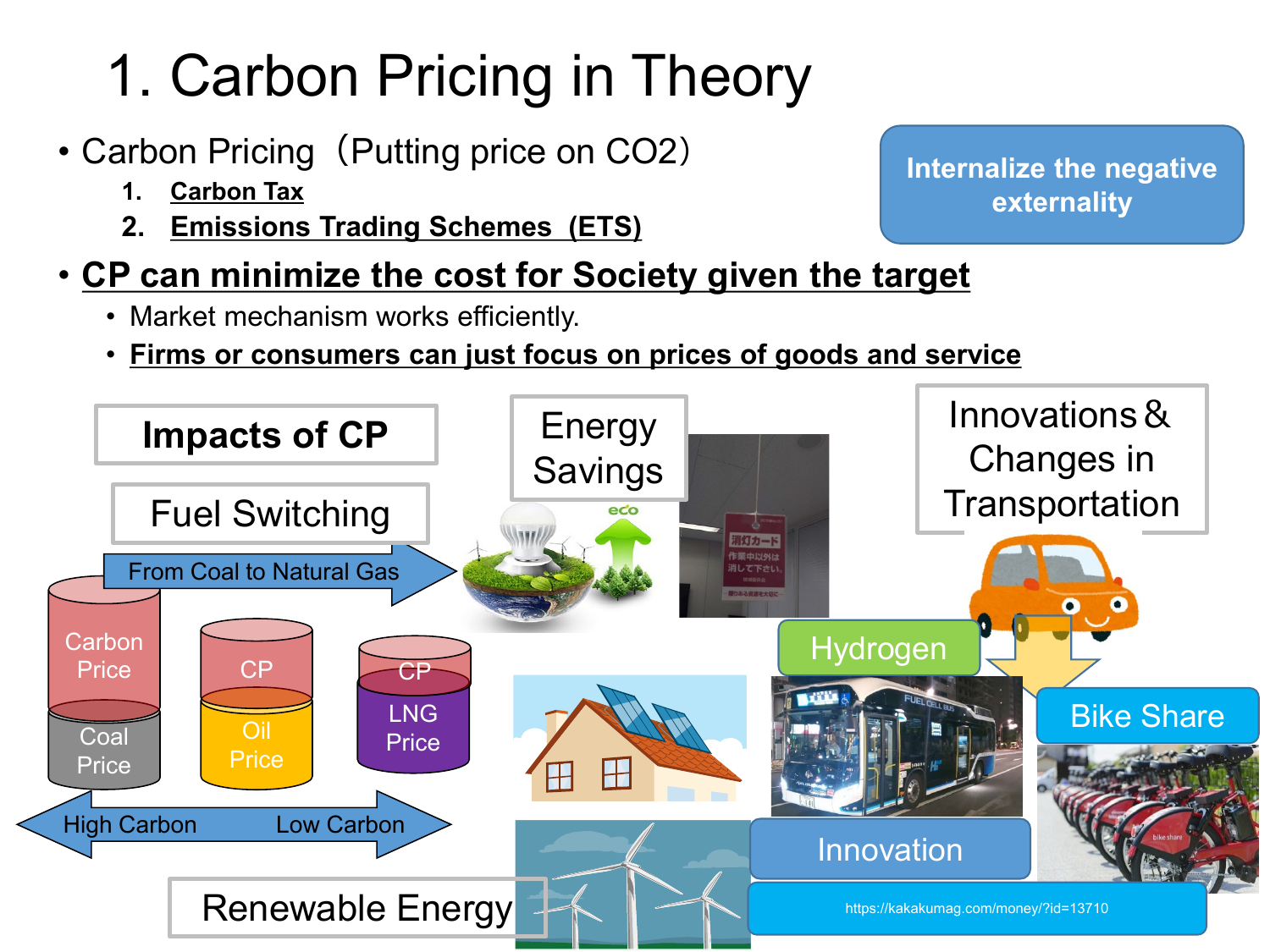#### Carbon Neutrality in 2050

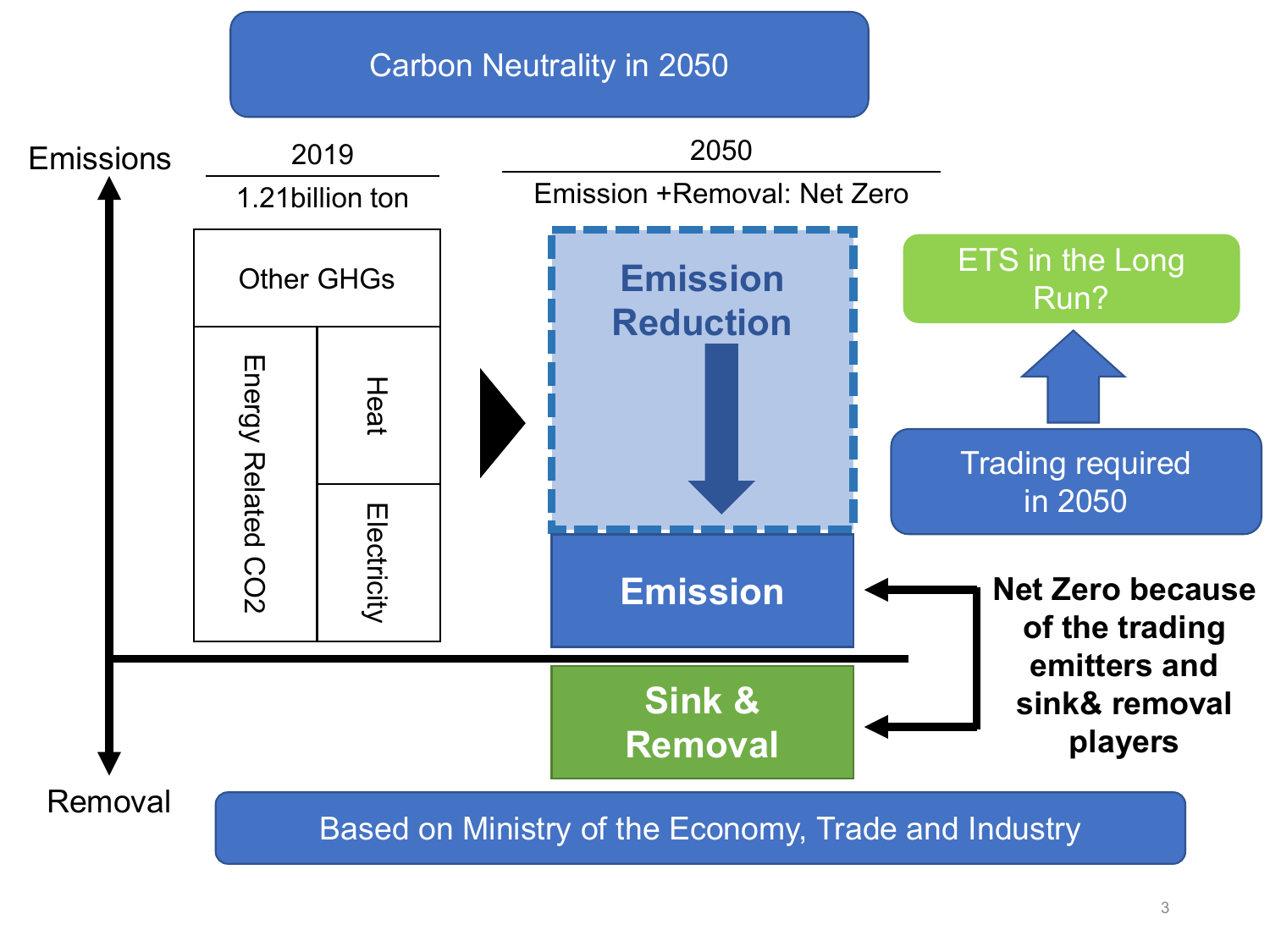## 2.1 Effecitiveness of Carbon Pricing (ETS)



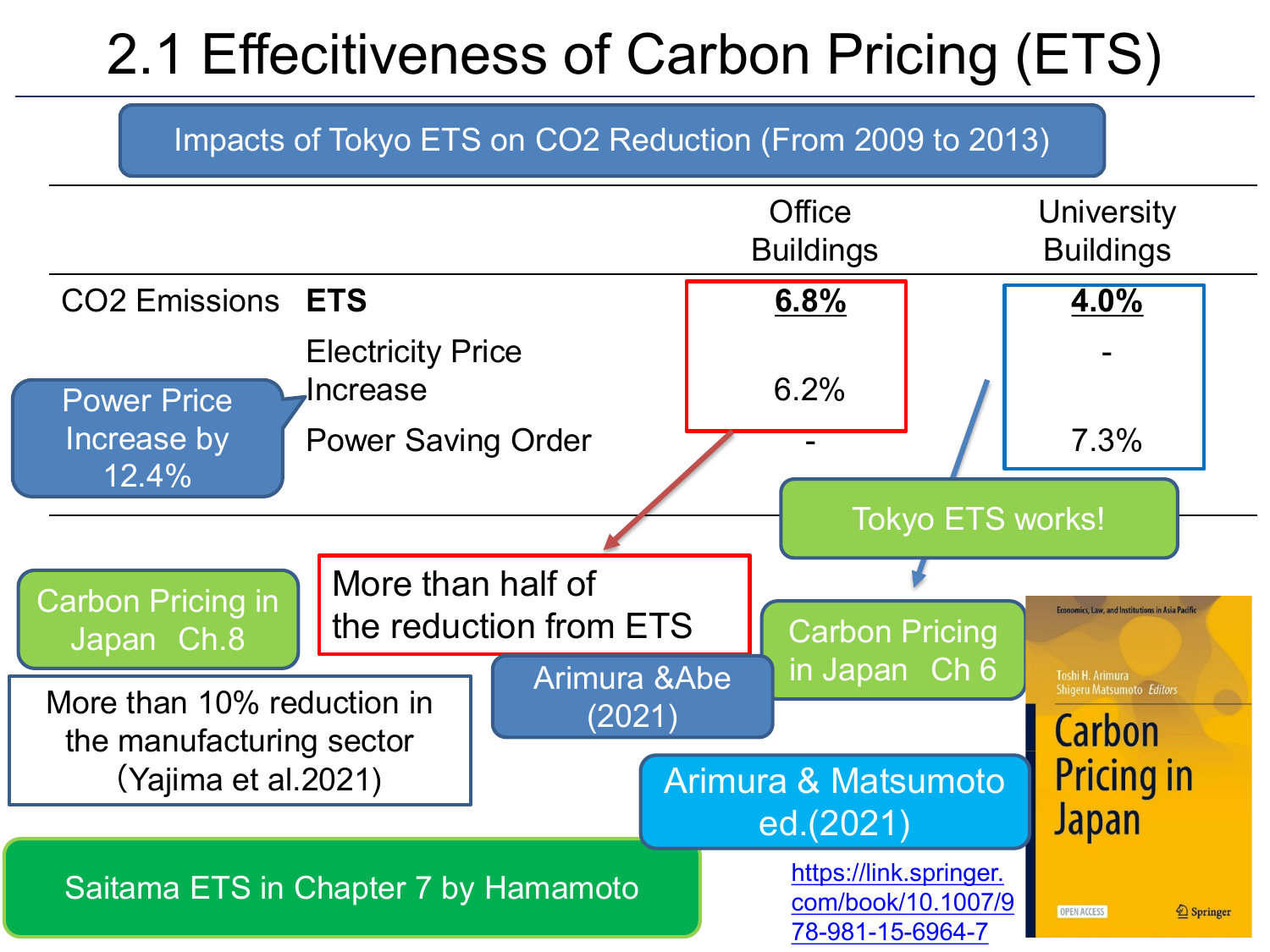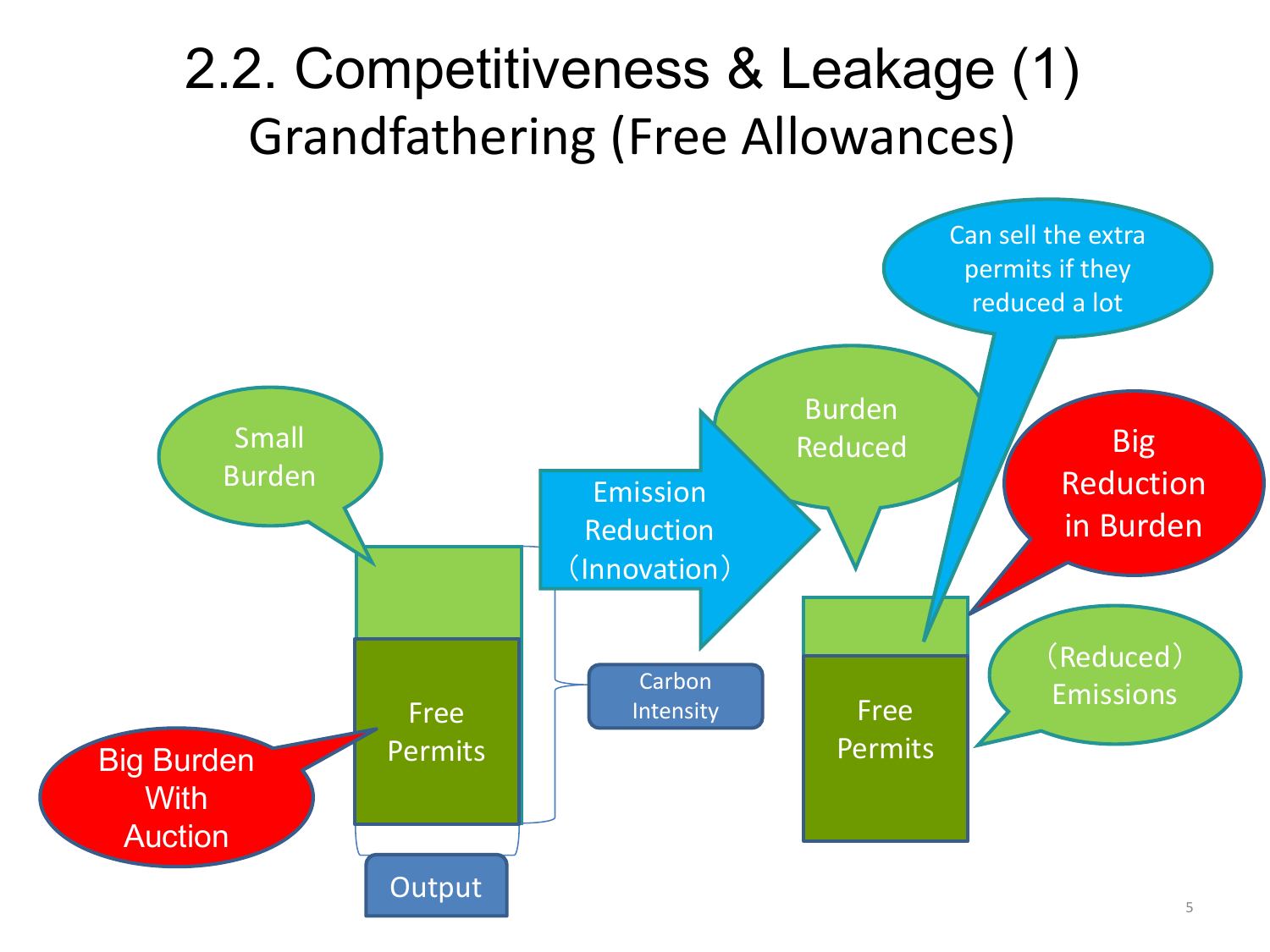### 2.2. Competitiveness & Leakage (2) Output Based Allocation for **Sectors with Carbon Leakage Concerns**

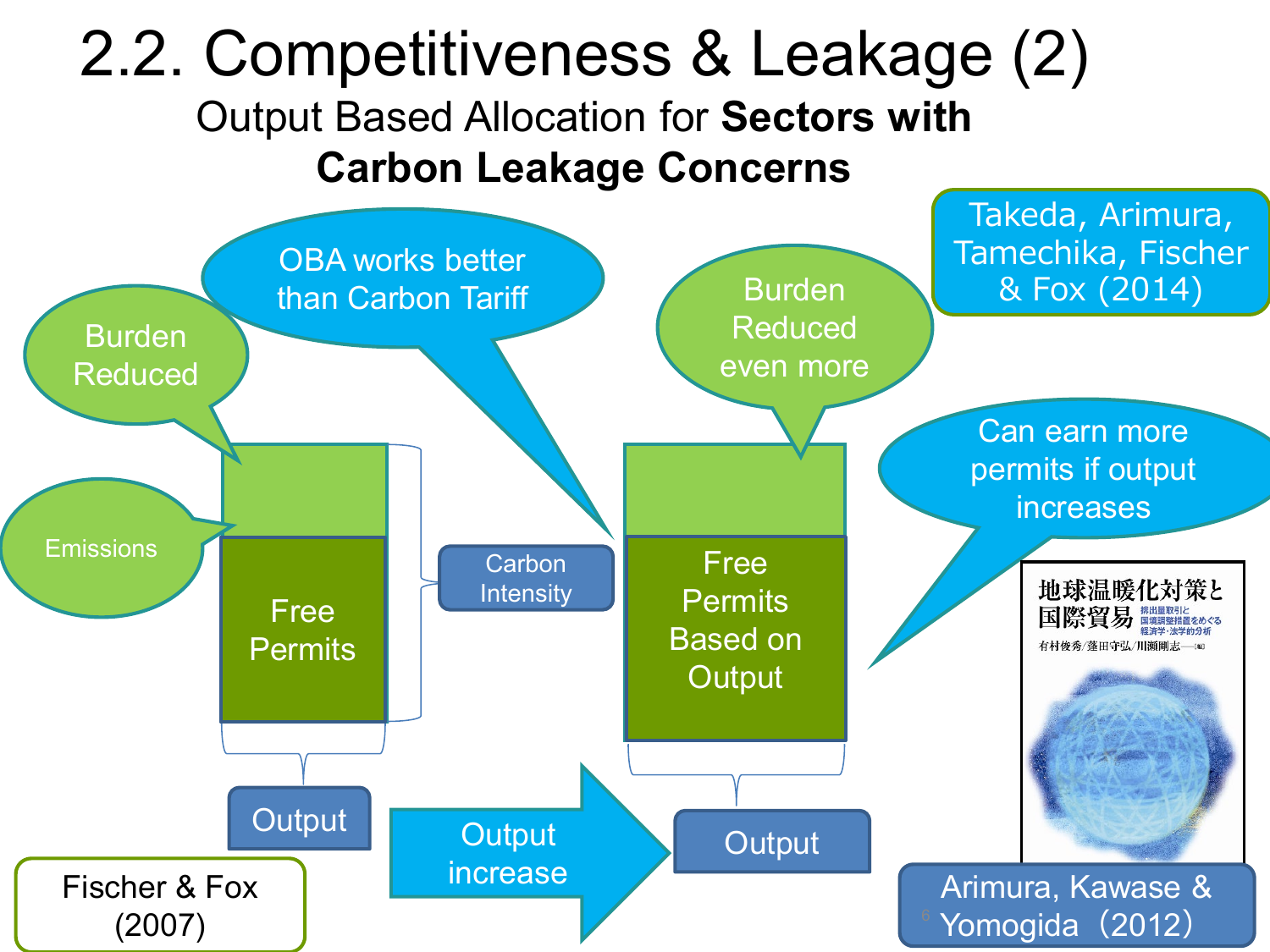# 2.3 Uncertainty of Prices

### Transition of Permit Prices in Tokyo ETS



### Price Floor Safety Valve Market Stability Reserve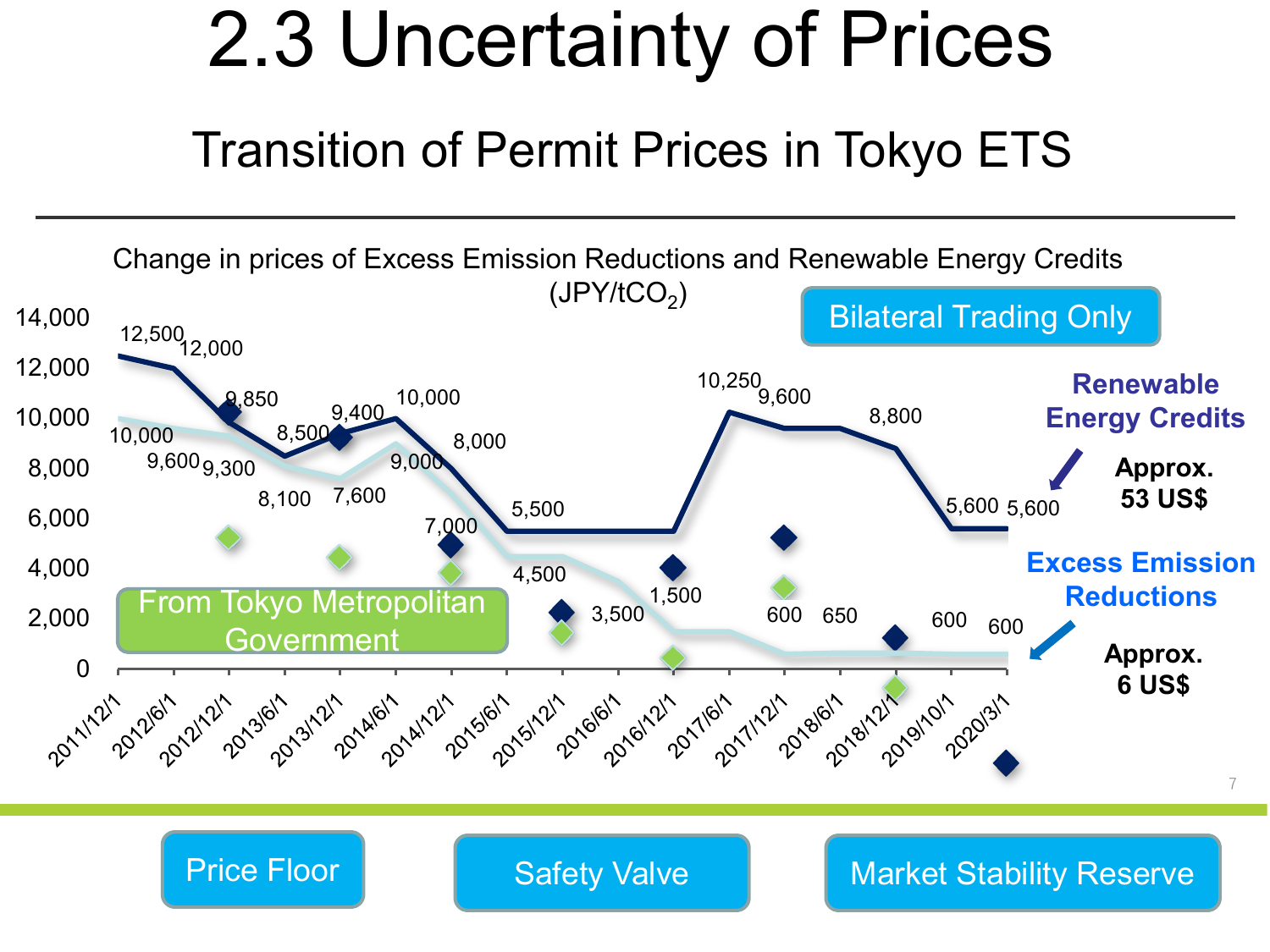## 2.4 Effective Carbon Rate: New Carbon Tax?



Tax Rate per ton of CO2

Based on the Carbon Pricing Committee under Ministry of the Environment, Japan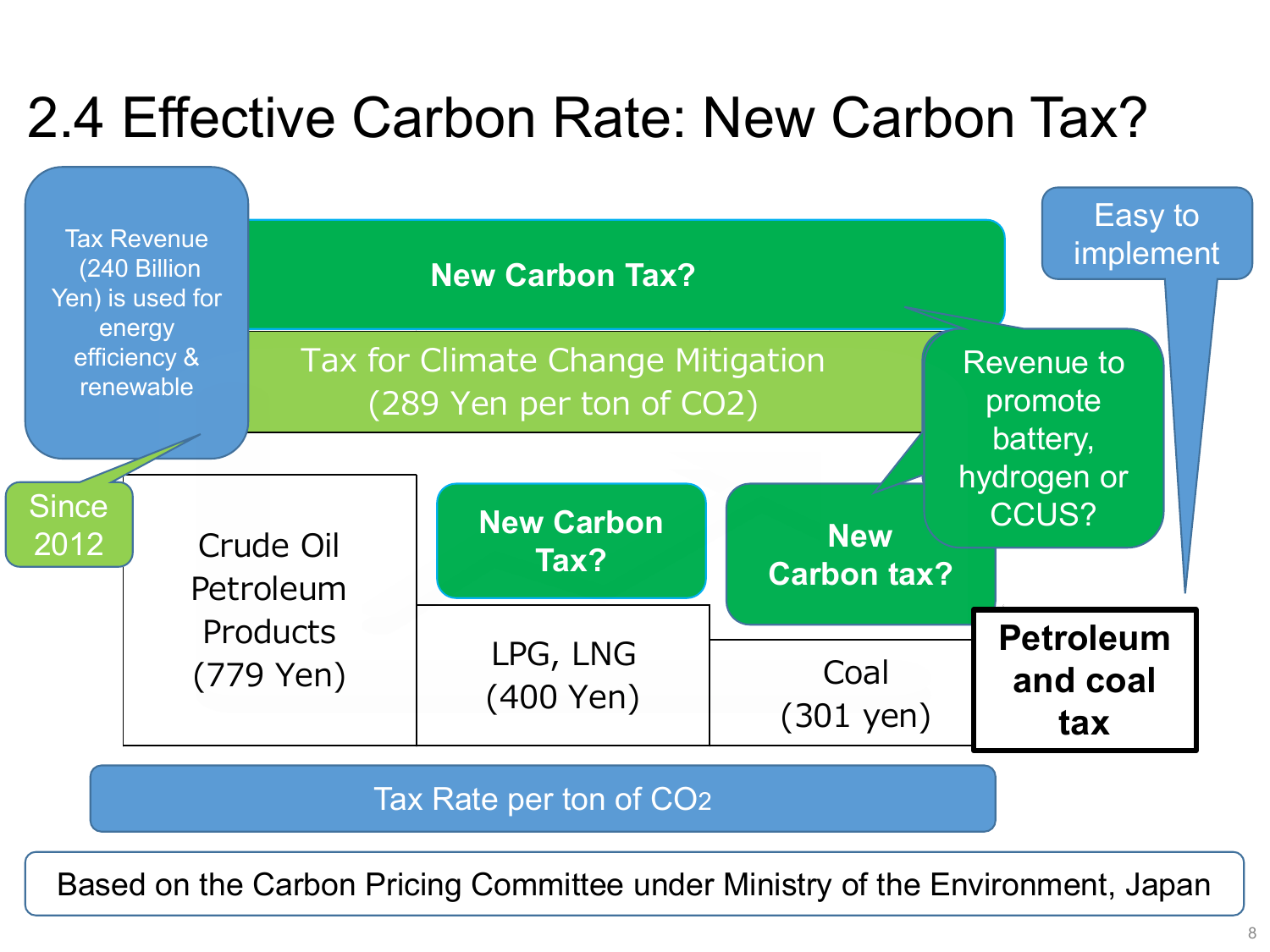

#### **Based on METI's recourse**.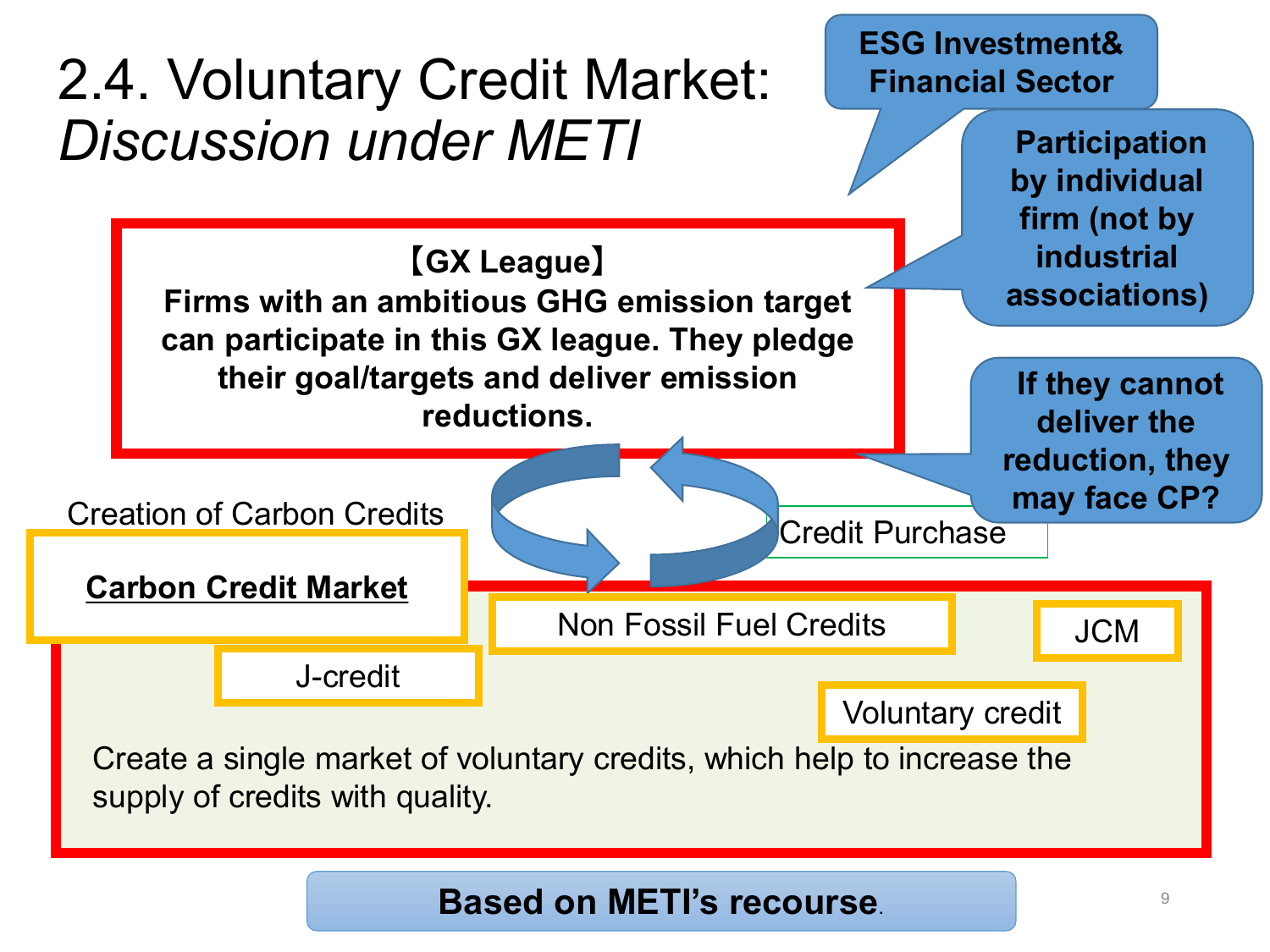## 3. Summary

- 1. In theory, carbon pricing can reduce emission efficiently.
- 2. In practice, there are some practical issues. However, government can provide remedies for each issue.
- 3. Could the GX league and a voluntary credit market lead to the expansion of renewable energy or the long-term goal of CN?